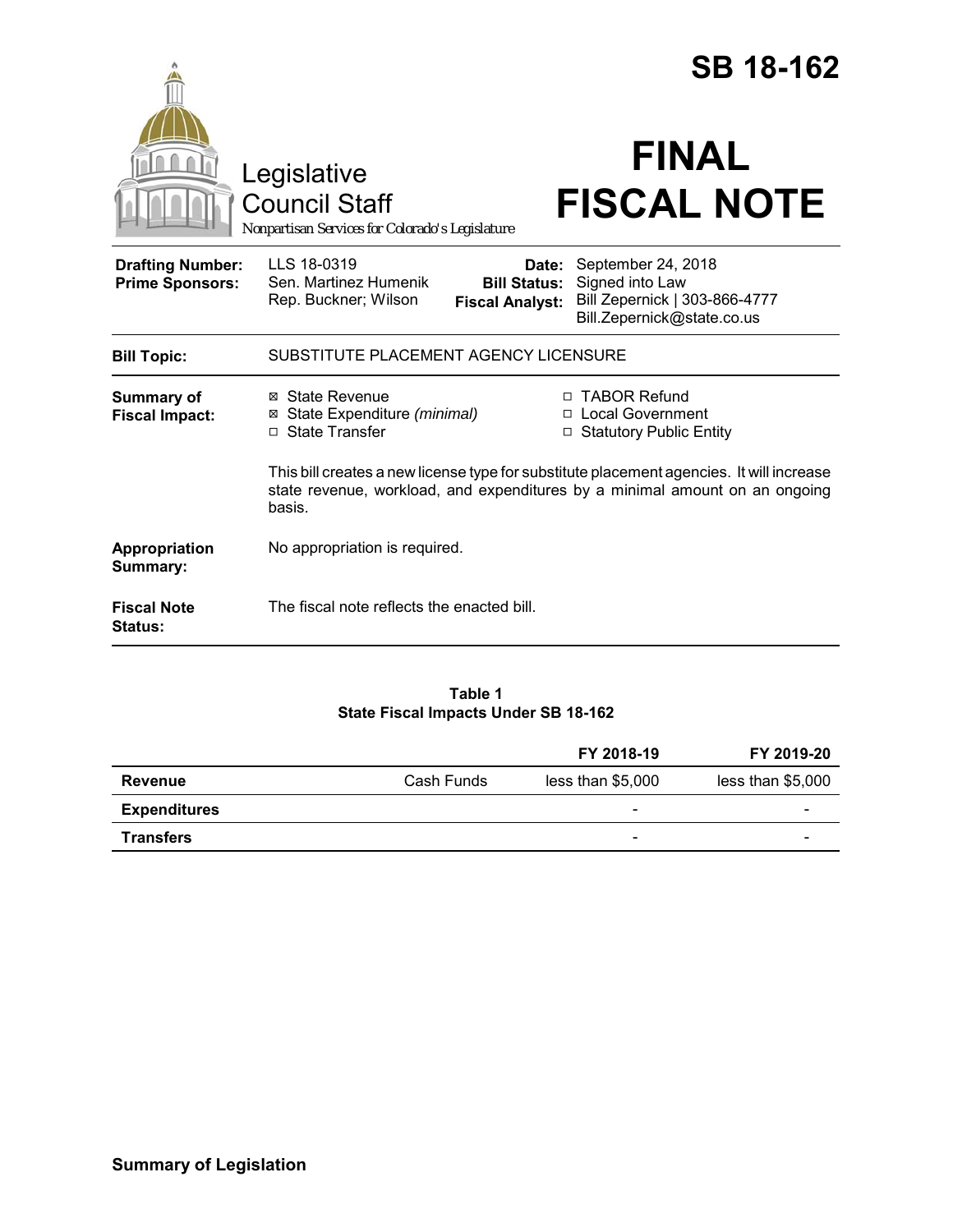September 24, 2018

This bill creates a new license type for substitute placement agencies that place or facilitate the placement of substitute child care providers in licensed child care facilities. The State Board of Human Services must promulgate rules on the new license type. Substitute child care providers must submit to a fingerprint-based criminal history background check and a search of the state's child abuse and neglect data system.

#### **State Revenue**

Beginning in FY 2018-19, this bill increases state cash fund revenue by a minimal amount from license fees and background check fees. Total annual revenue is expected to be less than \$5,000 from these two sources. The fee impacts are discussed below and summarized in Table 2.

**License fees.** Colorado law requires legislative service agency review of measures which create or increase any fee collected by a state agency. The Department of Human Services must set license fees for substitute placement agencies. While the fee amount is unknown at this time, assuming a fee of \$100 per agency and 25 placement agencies, fee revenue will be less than \$2,500. Fee revenue will be deposited to the Child Care Licensing Cash Fund.

**Background check fees.** Substitute child care providers who work through a substitute placement agency are required to undergo a fingerprint-based criminal history background check. The fee for a federal and state background check is \$39.50, of which \$10 is passed on to the Federal Bureau of Investigation and \$29.50 is deposited into the CBI Identification Unit Cash in the Department of Public Safety. Assuming each substitute placement agency has around 8 child care providers, there may be around 200 substitute child care providers statewide. However, many of these providers have likely already undergone a background check (for example, if they work both at a child care facility and through a substitute placement agency). Assuming up to 60 additional background checks per year, revenue will be less than \$2,500.

| <b>Type of Fee</b>            | <b>Estimated Fee</b>      | <b>Number Affected</b> | <b>Total Fee</b><br>Impact |
|-------------------------------|---------------------------|------------------------|----------------------------|
| Agency License Fee            | \$100                     | 25                     | \$2,500                    |
| Provider Background Check Fee | \$39.50                   | 60                     | \$2,370                    |
|                               | <b>Annual Fee Revenue</b> |                        | \$4,870                    |

#### **Table 2 Fee Impacts Under SB 18-162**

## **State Expenditures**

Beginning in FY 2018-19, the bill increases workload and expenditures by a minimal amount in several state agencies. Staff in the Department of Human Services will have to promulgate rules for the new license type, process applications, and monitor licensed substitute placement agencies. The Department of Law will provide legal assistance during rulemaking and during any disciplinary license actions taken under the new license type. The Department of Public Safety will have a small number of additional background checks to process and will pass through a minimal amount of funds to the federal government. This work can be accomplished by existing staff and no changes in appropriations are required for any state agency.

# **Effective Date**